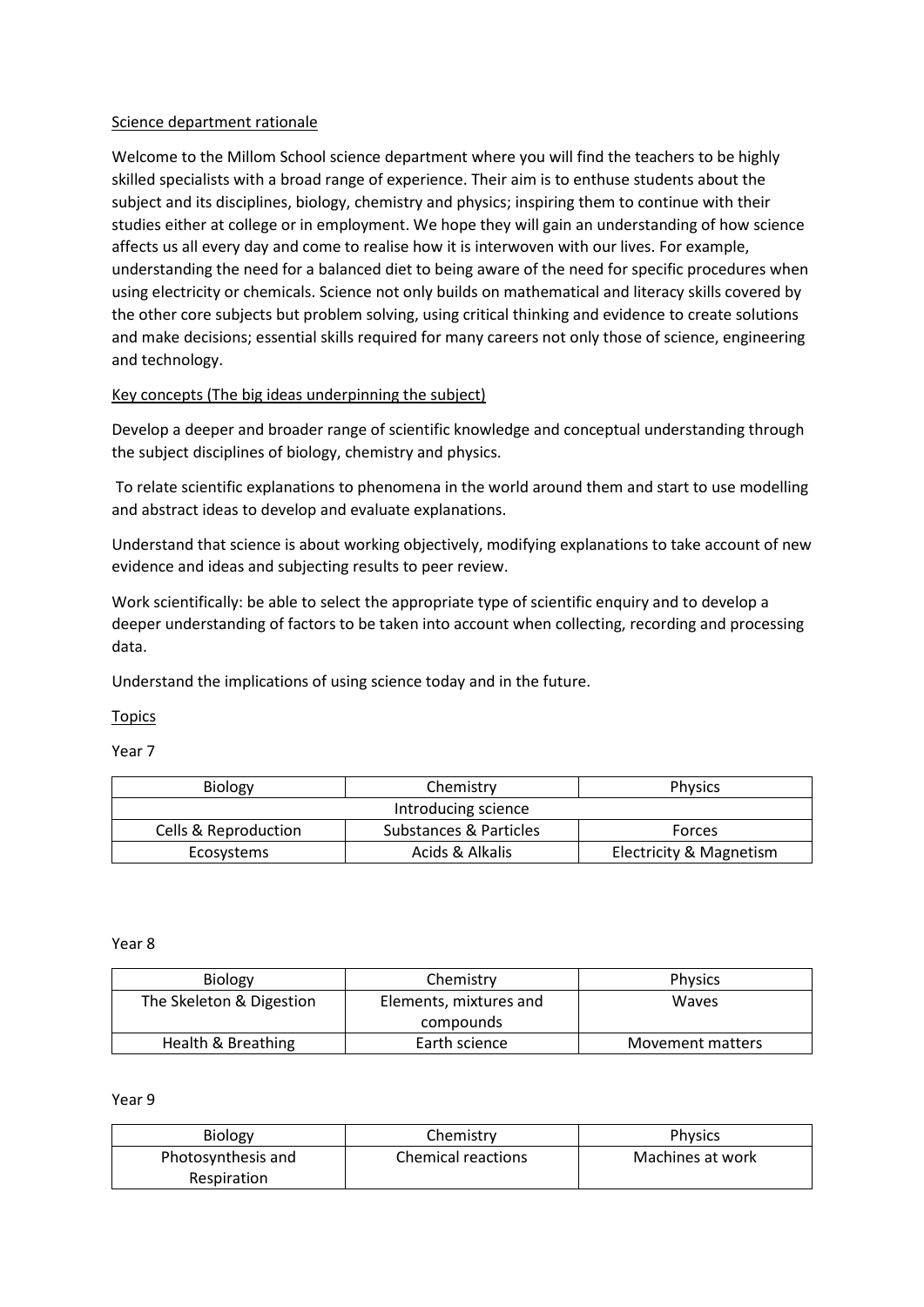| Inheritance | <b>Energetics &amp; Materials</b> | Electrical power |
|-------------|-----------------------------------|------------------|
|-------------|-----------------------------------|------------------|

Year 10 and 11

The topic titles are the same but there is a greater level of content within each unit for the triple award sciences.

| Biology                      | Chemistry                      | Physics                    |
|------------------------------|--------------------------------|----------------------------|
| Cells                        | Atmosphere                     | <b>Trilogy</b>             |
| Organisation                 | Atomic structure               | Energy & Matter            |
| Transport                    | <b>Structure &amp; Bonding</b> | Energy & Electricity       |
| Photosynthesis & Respiration | Chemical changes               | Forcec & Motion            |
| Ecosystems                   | Quantitative                   | Waves & Electromagnetism   |
| Infection & Response         | Rates                          | <b>Triple</b>              |
| Co-ordination and control    | Energy changes                 | Energy & Matter            |
| Inheritance, variation and   | Reversible reactions           | Atoms & Energy             |
| evolution                    |                                |                            |
|                              | Organic chemistry              | Energy & Electricity       |
|                              | <b>Chemical Analysis</b>       | Forces & Equilibrium       |
|                              | Using resources                | Forces & Motion            |
|                              |                                | Radiation & The universe   |
|                              |                                | Magnets & Electromagnetism |
|                              |                                | Gravity & Space            |

All year groups will develop skills in data handling and analysis, including calculating averages, graphing and drawing conclusions form the evidence provided and manipulating formulae.

### Key capacities

Develop an understanding of the world built on current scientific theories.

Develop problem solving skills to allow students to draw conclusions based on data and evidence supplied, enabling them to find solutions and/or make decisions.

Apply techniques and learning covered in previous years and in other areas of study to aid the student in their understanding of new concepts.

Develop the ability to work independently or collaboratively with others.

Develop the confidence to discuss their work, concepts and ideas objectively with the teacher/peer group.

Develop their resilience to help them to persevere when met with challenges with their learning and not be afraid to ask for help.

Be able to identify their own strengths and weaknesses and carry out intervention activities.

### Learning & Assessment

Individual, paired and small group work.